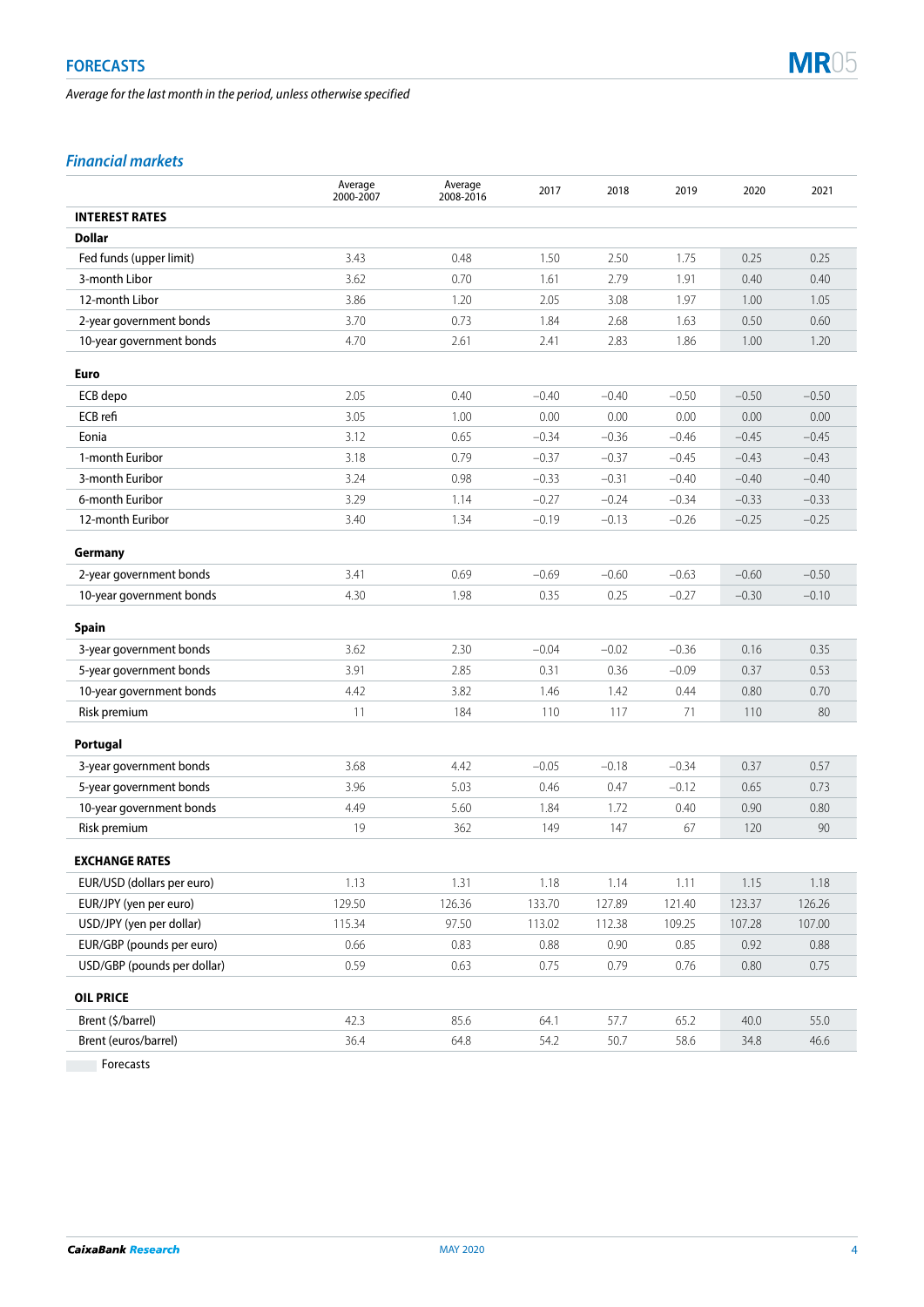*Percentage change versus the same period of the previous year, unless otherwise indicated*



# *International economy*

|                                          | Average<br>2000-2007 | Average<br>2008-2016 | 2017    | 2018    | 2019    | 2020    | 2021    |
|------------------------------------------|----------------------|----------------------|---------|---------|---------|---------|---------|
| <b>GDP GROWTH</b>                        |                      |                      |         |         |         |         |         |
| Global                                   | 4.5                  | 3.4                  | 3.9     | 3.6     | 2.9     | $-2.8$  | 6.1     |
| <b>Developed countries</b>               | 2.7                  | 1.2                  | 2.5     | 2.2     | 1.7     | $-5.6$  | 5.5     |
| <b>United States</b>                     | 2.7                  | 1.4                  | 2.4     | 2.9     | 2.3     | $-5.1$  | 5.5     |
| Euro area                                | 2.2                  | 0.4                  | 2.7     | 1.9     | 1.2     | $-6.7$  | 6.6     |
| Germany                                  | 1.6                  | 1.1                  | 2.8     | 1.6     | 0.6     | $-6.2$  | 6.6     |
| France                                   | 2.2                  | 0.6                  | 2.4     | 1.7     | 1.2     | $-6.8$  | 6.9     |
| Italy                                    | 1.5                  | $-0.7$               | 1.8     | 0.7     | 0.2     | $-8.0$  | 5.9     |
| Portugal                                 | 1.5                  | $-0.3$               | 3.5     | 2.6     | 2.2     | $-8.1$  | 6.1     |
| Spain                                    | 3.7                  | 0.0                  | 2.9     | 2.4     | 2.0     | $-7.2$  | 6.9     |
| Japan                                    | 1.5                  | 0.4                  | 2.2     | 0.3     | 0.7     | $-6.7$  | 3.3     |
| United Kingdom                           | 2.9                  | 1.1                  | 1.9     | 1.3     | 1.4     | $-7.0$  | 4.0     |
| <b>Emerging and developing countries</b> | 6.5                  | 5.2                  | 4.8     | 4.5     | 3.7     | $-0.8$  | 6.5     |
| China                                    | 11.7                 | 8.4                  | 6.9     | 6.6     | 6.1     | 1.0     | 9.3     |
| India                                    | 9.7                  | 6.9                  | 6.6     | 6.8     | 5.3     | $-2.0$  | 5.0     |
| Indonesia                                | 5.5                  | 5.7                  | 5.1     | 5.2     | 5.0     | $-1.0$  | 4.0     |
| <b>Brazil</b>                            | 3.6                  | 1.7                  | 1.3     | 1.3     | 1.1     | $-3.7$  | 1.3     |
| Mexico                                   | 2.4                  | 2.1                  | 2.1     | 2.1     | $-0.1$  | $-7.0$  | 1.1     |
| Chile                                    | 5.0                  | 3.2                  | 1.2     | 4.0     | 1.1     | $-4.0$  | 1.8     |
| Russia                                   | 7.2                  | 0.9                  | 1.8     | 2.5     | 1.3     | $-3.0$  | 1.3     |
| Turkey                                   | 5.4                  | 4.8                  | 7.5     | 2.8     | 0.9     | $-2.5$  | 2.0     |
| Poland                                   | 4.0                  | 3.2                  | 4.9     | 5.2     | 4.1     | $-4.6$  | 4.2     |
| South Africa                             | 4.4                  | 1.8                  | 1.4     | 0.8     | 0.2     | $-5.4$  | 0.4     |
| <b>INFLATION</b>                         |                      |                      |         |         |         |         |         |
| Global                                   | 4.2                  | 3.8                  | 3.2     | 3.6     | 3.6     | 2.8     | 3.6     |
| <b>Developed countries</b>               | 2.1                  | 1.5                  | 1.7     | 2.0     | 1.4     | 0.7     | 1.9     |
| <b>United States</b>                     | 2.8                  | 1.6                  | 2.1     | 2.4     | 1.8     | 0.7     | 2.5     |
| Euro area                                | 2.1                  | 1.4                  | 1.5     | 1.8     | 1.2     | 0.9     | 1.8     |
| Germany                                  | 1.7                  | 1.3                  | 1.7     | 1.9     | 1.4     | 1.0     | 1.9     |
| France                                   | 1.8                  | 1.2                  | 1.2     | 2.1     | 1.3     | 1.1     | 1.9     |
| Italy                                    | 1.9                  | 1.5                  | 1.3     | 1.2     | 0.6     | 0.5     | 1.6     |
| Portugal                                 | 3.0                  | 1.2                  | 1.4     | $1.0\,$ | 0.3     | $-0.4$  | $1.4\,$ |
| Spain                                    | 3.2                  | 1.3                  | 2.0     | 1.7     | 0.7     | 0.2     | 1.6     |
| Japan                                    | $-0.3$               | 0.3                  | $0.5\,$ | 1.0     | $0.5\,$ | $0.0\,$ | $0.7\,$ |
| United Kingdom                           | 1.9                  | 2.3                  | 2.7     | 2.5     | 1.8     | $1.4\,$ | 2.2     |
| <b>Emerging countries</b>                | $6.7\,$              | $5.8\,$              | 4.3     | 4.8     | $5.0\,$ | 4.1     | 4.6     |
| China                                    | 1.7                  | $2.6\,$              | 1.6     | 2.1     | 2.9     | $2.4\,$ | $2.6\,$ |
| India                                    | 4.5                  | 8.5                  | 3.3     | 3.9     | 3.7     | $2.9\,$ | 4.3     |
| Indonesia                                | $8.4\,$              | 5.7                  | $3.8\,$ | 3.3     | $2.8\,$ | 1.4     | 4.2     |
| <b>Brazil</b>                            | 7.3                  | $6.4\,$              | 3.5     | 3.7     | 3.7     | 3.3     | $3.8\,$ |
| Mexico                                   | $5.2\,$              | 3.9                  | $6.0\,$ | 4.9     | 3.6     | 3.0     | 3.4     |
| Chile                                    | 3.1                  | 3.5                  | $2.2\,$ | 2.7     | 2.3     | $2.8\,$ | 3.1     |
| Russia                                   | 14.2                 | 9.3                  | 3.7     | $2.9$   | $4.5\,$ | $2.9\,$ | 3.3     |

**Forecasts** 

Turkey 27.2 8.1 11.1 16.2 15.5 8.5 9.8 Poland 2.1 2.1 1.6 1.2 2.1 2.3 2.7 **South Africa** 5.3 6.2 5.3 4.6 4.1 5.2 5.0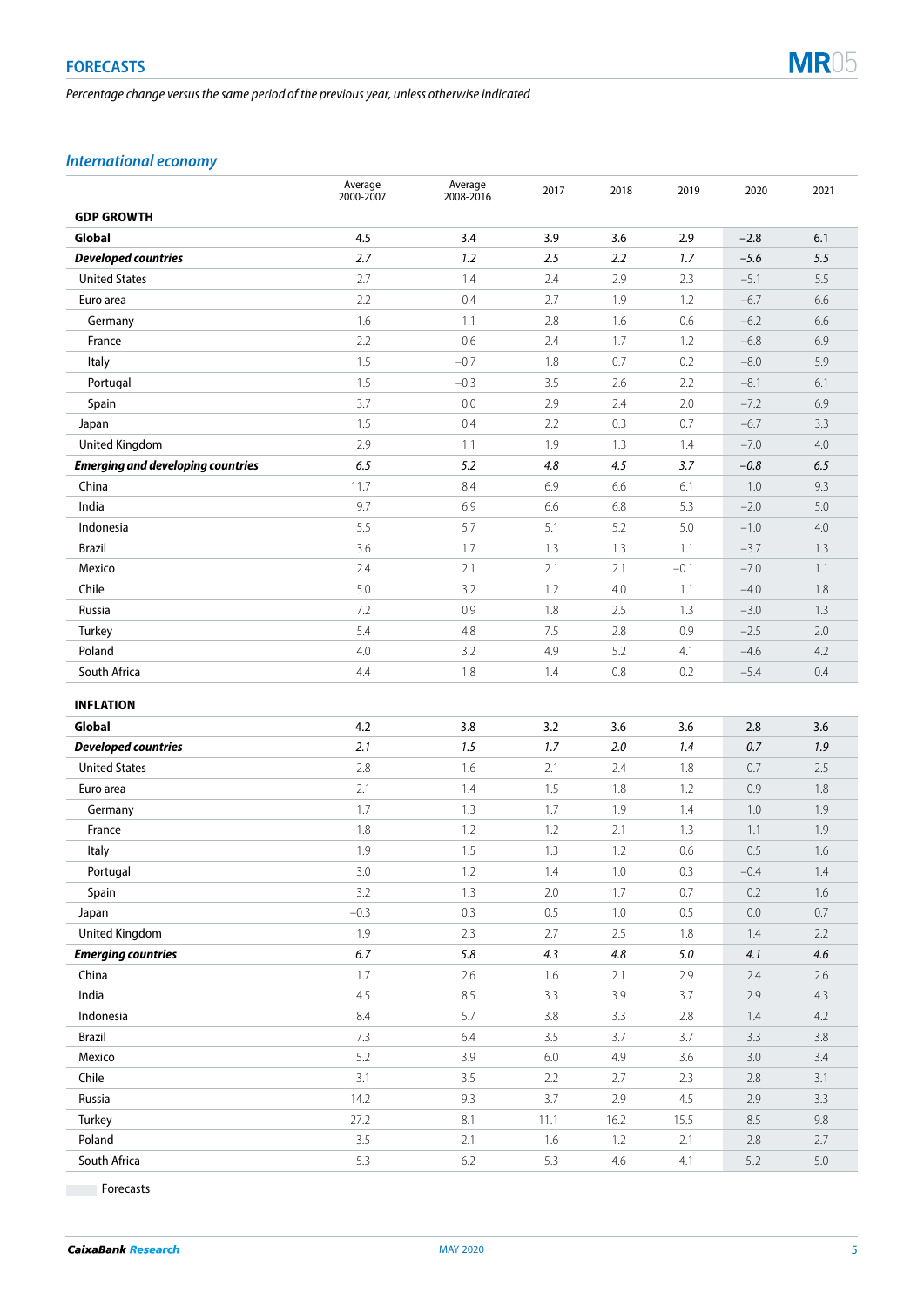*Percentage change versus the same period of the previous year, unless otherwise indicated*



# *Spanish economy*

|                                         | Average<br>2000-2007 | Average<br>2008-2016 | 2017   | 2018   | 2019   | 2020    | 2021   |
|-----------------------------------------|----------------------|----------------------|--------|--------|--------|---------|--------|
| <b>Macroeconomic aggregates</b>         |                      |                      |        |        |        |         |        |
| Household consumption                   | 3.6                  | $-0.6$               | 3.0    | 1.8    | 1.1    | $-9.9$  | 6.9    |
| Government consumption                  | 5.0                  | 0.9                  | 1.0    | 1.9    | 2.3    | 6.4     | 4.5    |
| Gross fixed capital formation           | 5.6                  | $-3.8$               | 5.9    | 5.3    | 1.8    | $-12.6$ | 10.8   |
| Capital goods                           | 5.0                  | $-1.5$               | 8.5    | 5.7    | 2.7    | $-10.6$ | 11.4   |
| Construction                            | 5.7                  | $-6.5$               | 5.9    | 6.6    | 0.9    | $-16.9$ | 10.3   |
| Domestic demand (vs. GDP Δ)             | 4.5                  | $-1.2$               | 3.0    | 2.6    | 1.5    | $-6.9$  | 6.8    |
| Exports of goods and services           | 4.8                  | 2.8                  | 5.6    | 2.2    | 2.6    | $-14.9$ | 5.5    |
| Imports of goods and services           | 7.0                  | $-1.0$               | 6.6    | 3.3    | 1.2    | $-15.0$ | 5.7    |
| <b>Gross domestic product</b>           | 3.7                  | 0.0                  | 2.9    | 2.4    | 2.0    | $-7.2$  | 6.9    |
| <b>Other variables</b>                  |                      |                      |        |        |        |         |        |
| Employment                              | 3.2                  | $-1.5$               | 2.8    | 2.5    | 2.3    | $-5.1$  | 5.1    |
| Unemployment rate (% of labour force)   | 10.5                 | 20.8                 | 17.2   | 15.3   | 14.1   | 19.3    | 15.9   |
| Consumer price index                    | 3.2                  | 1.3                  | 2.0    | 1.7    | 0.7    | 0.2     | 1.6    |
| Unit labour costs                       | 3.0                  | 0.1                  | 0.7    | 1.2    | 2.3    | 4.7     | 0.9    |
| Current account balance (% GDP)         | $-5.9$               | $-1.1$               | 2.7    | 1.9    | 2.0    | 1.2     | 1.5    |
| External funding capacity/needs (% GDP) | $-5.2$               | $-0.7$               | 2.9    | 2.4    | 2.4    | 1.4     | 1.7    |
| Fiscal balance (% GDP) <sup>1</sup>     | 0.4                  | $-7.1$               | $-3.0$ | $-2.5$ | $-2.8$ | $-9.8$  | $-6.0$ |

*Note: 1. Excludes losses for assistance provided to financial institutions.*

**Forecasts** 

## *Portuguese economy*

|                                         | Average<br>2000-2007 | Average<br>2008-2016 | 2017   | 2018   | 2019   | 2020                     | 2021                     |
|-----------------------------------------|----------------------|----------------------|--------|--------|--------|--------------------------|--------------------------|
| <b>Macroeconomic aggregates</b>         |                      |                      |        |        |        |                          |                          |
| Household consumption                   | 1.7                  | $-0.2$               | 2.1    | 2.9    | 2.2    | $-5.6$                   | 6.5                      |
| Government consumption                  | 2.3                  | $-0.7$               | 0.2    | 0.9    | 1.1    | 3.3                      | 1.0                      |
| Gross fixed capital formation           | $-0.3$               | $-3.5$               | 11.5   | 5.8    | 6.3    | $-26.2$                  | $-0.1$                   |
| Capital goods                           | 1.2                  | $-0.1$               | 12.5   | 7.5    | 2.7    | $\overline{\phantom{0}}$ |                          |
| Construction                            | $-1.5$               | $-6.2$               | 12.2   | 4.6    | 9.0    | $\overline{\phantom{0}}$ | $\overline{\phantom{a}}$ |
| Domestic demand (vs. GDP $\Delta$ )     | 1.3                  | $-1.0$               | 3.3    | 3.1    | 2.7    | $-8.0$                   | 4.8                      |
| Exports of goods and services           | 5.2                  | 3.5                  | 8.4    | 4.5    | 3.7    | $-25.2$                  | 39.6                     |
| Imports of goods and services           | 3.6                  | 1.6                  | 8.1    | 5.8    | 5.2    | $-25.0$                  | 35.3                     |
| <b>Gross domestic product</b>           | 1.5                  | $-0.3$               | 3.5    | 2.6    | 2.2    | $-8.1$                   | 6.1                      |
| <b>Other variables</b>                  |                      |                      |        |        |        |                          |                          |
| Employment                              | 0.4                  | $-1.1$               | 3.3    | 2.3    | 1.0    | $-7.3$                   | 5.0                      |
| Unemployment rate (% of labour force)   | 6.1                  | 12.2                 | 8.9    | 7.0    | 6.5    | 12.7                     | 8.6                      |
| Consumer price index                    | 3.0                  | 1.2                  | 1.4    | 1.0    | 0.3    | $-0.4$                   | 1.4                      |
| Current account balance (% GDP)         | $-9.2$               | $-4.1$               | 1.2    | 0.4    | $-0.1$ | $-0.8$                   | $-0.3$                   |
| External funding capacity/needs (% GDP) | $-7.7$               | $-2.7$               | 2.1    | 1.4    | 0.9    | 0.2                      | 0.7                      |
| Fiscal balance (% GDP)                  | $-4.6$               | $-6.4$               | $-3.0$ | $-0.4$ | 0.2    | $-9.0$                   | $-2.4$                   |

Forecasts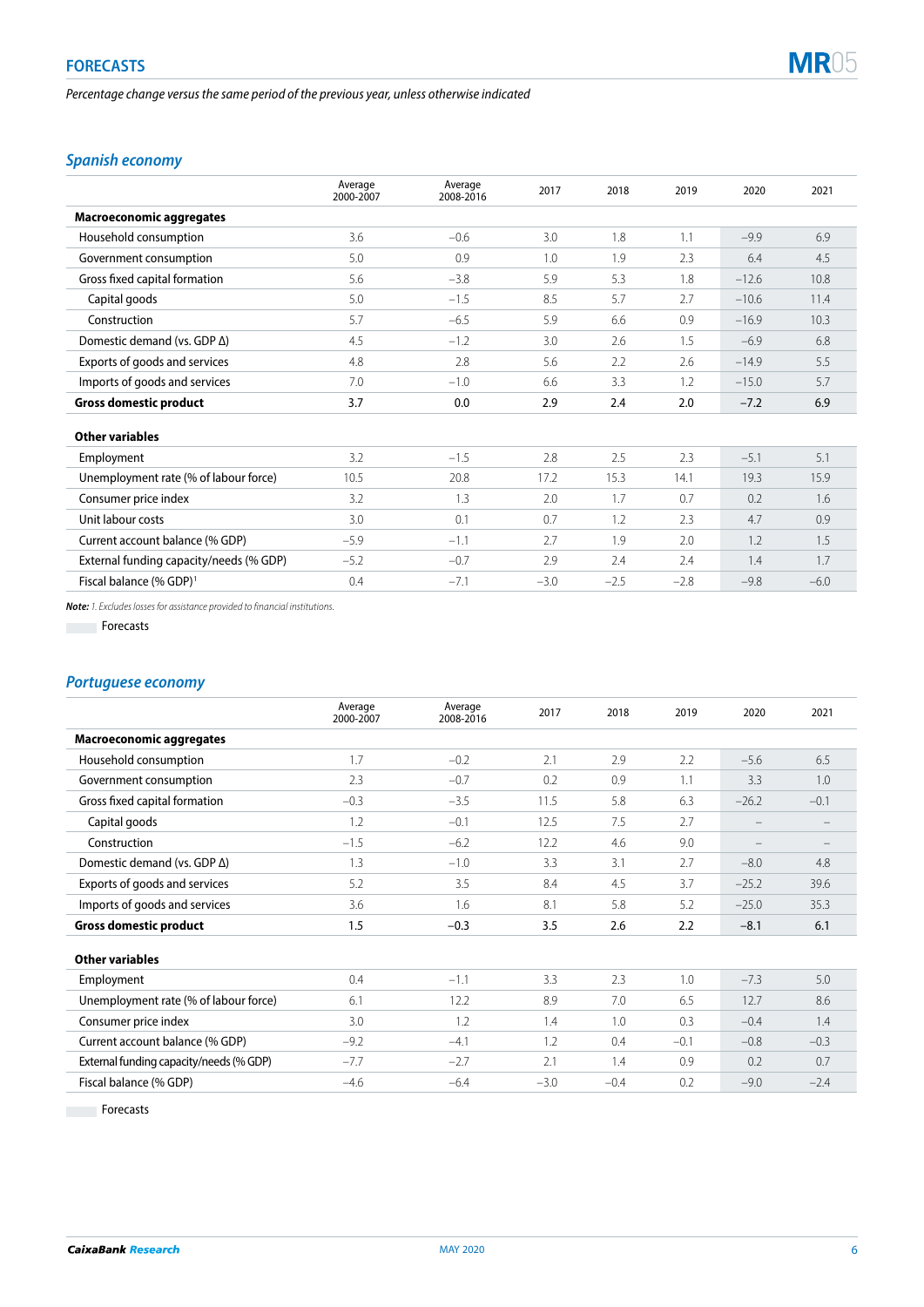

# *Interest rates (%)*

|                                     | 30-Apr. | 31-Mar. | Monthly<br>change (bp) | Year-to-date<br>(bp) | Year-on-year change<br>(bp) |
|-------------------------------------|---------|---------|------------------------|----------------------|-----------------------------|
| Euro area                           |         |         |                        |                      |                             |
| <b>ECB Refi</b>                     | 0.00    | 0.00    | $\overline{0}$         | 0.0                  | 0.0                         |
| 3-month Euribor                     | $-0.27$ | $-0.36$ | 9                      | 11.0                 | 3.6                         |
| 1-year Euribor                      | $-0.12$ | $-0.17$ | 5                      | 13.1                 | $-0.4$                      |
| 1-year government bonds (Germany)   | $-0.54$ | $-0.67$ | 13                     | 9.2                  | 0.3                         |
| 2-year government bonds (Germany)   | $-0.76$ | $-0.69$ | $-7$                   | $-15.9$              | $-17.3$                     |
| 10-year government bonds (Germany)  | $-0.59$ | $-0.47$ | $-12$                  | $-40.1$              | $-61.1$                     |
| 10-year government bonds (Spain)    | 0.72    | 0.68    | 5                      | 25.5                 | $-26.1$                     |
| 10-year government bonds (Portugal) | 0.82    | 0.87    | $-5$                   | 37.5                 | $-30.4$                     |
| US.                                 |         |         |                        |                      |                             |
| Fed funds                           | 0.25    | 0.25    | $\Omega$               | $-150.0$             | $-225.0$                    |
| 3-month Libor                       | 0.56    | 1.45    | $-89$                  | $-135.2$             | $-200.4$                    |
| 12-month Libor                      | 0.86    | 1.00    | $-13$                  | $-113.2$             | $-188.1$                    |
| 1-year government bonds             | 0.14    | 0.15    | $-1$                   | $-142.4$             | $-225.0$                    |
| 2-year government bonds             | 0.20    | 0.25    | $-5$                   | $-137.4$             | $-213.7$                    |
| 10-year government bonds            | 0.64    | 0.67    | $-3$                   | $-127.8$             | $-188.6$                    |

# *Spreads corporate bonds (bps)*

|                                       | 30-Apr. | 31-Mar. | Monthly<br>change (bp) | Year-to-date<br>(bp) | Year-on-year change<br>(bp) |
|---------------------------------------|---------|---------|------------------------|----------------------|-----------------------------|
| Itraxx Corporate                      | 80      | 97      | $-16$                  | 36.2                 | 21.                         |
| Itraxx Financials Senior              | 101     |         | $-16$                  | 49.8                 | 31.8                        |
| <b>Itraxx Subordinated Financials</b> | 218     | 255     | $-51$                  | 104.6                | 75.4                        |

# *Exchange rates*

|                            | 30-Apr. | 31-Mar. | Monthly<br>change (%) | Year-to-date<br>(%) | Year-on-year change<br>(%) |
|----------------------------|---------|---------|-----------------------|---------------------|----------------------------|
| EUR/USD (dollars per euro) | 1.096   | .103    | $-0.7$                | $-2.3$              | $-2.2$                     |
| EUR/JPY (yen per euro)     | 117.420 | 18.640  | $-1.0$                | $-3.6$              | $-5.6$                     |
| EUR/GBP (pounds per euro)  | 0.870   | 0.888   | $-2$ .                | 2.8                 | 2.3                        |
| USD/JPY (yen per dollar)   | 107.180 | 107.540 | $-0.3$                | $-1.3$              | $-3.5$                     |

## *Commodities*

|                            | 30-Apr. | 31-Mar. | Monthly<br>change (%) | Year-to-date<br>(% ) | Year-on-year change<br>(%) |
|----------------------------|---------|---------|-----------------------|----------------------|----------------------------|
| <b>CRB Commodity Index</b> | 353.2   | 370.2   | -4.6                  | $-12.0$              | $-15.6$                    |
| Brent (\$/barrel)          | 25.3    | 22.7    |                       | $-61.7$              | $-64.3$                    |
| Gold (\$/ounce)            | 1.686.5 | .577.2  | 6.9                   |                      | 31.8                       |

*Equity*

|                          | 30-Apr.  | 31-Mar.  | Monthly<br>change (%) | Year-to-date<br>(% ) | Year-on-year change<br>(%) |
|--------------------------|----------|----------|-----------------------|----------------------|----------------------------|
| S&P 500 (USA)            | 2.912.4  | 2,584.6  | 12.7                  | $-9.9$               | $-1.1$                     |
| Eurostoxx 50 (euro area) | 2.927.9  | 2,786.9  | 5.1                   | $-21.8$              | $-16.4$                    |
| Ibex 35 (Spain)          | 6,922.3  | 6,785.4  | 2.0                   | $-27.5$              | $-26.4$                    |
| PSI 20 (Portugal)        | 4,284.2  | 4,069.6  | 5.3                   | $-17.8$              | $-20.4$                    |
| Nikkei 225 (Japan)       | 20.193.7 | 18.917.0 | 6.7                   | $-14.6$              | $-9.3$                     |
| <b>MSCI Emerging</b>     | 924.9    | 848.6    | 9.0                   | $-17.0$              | $-14.6$                    |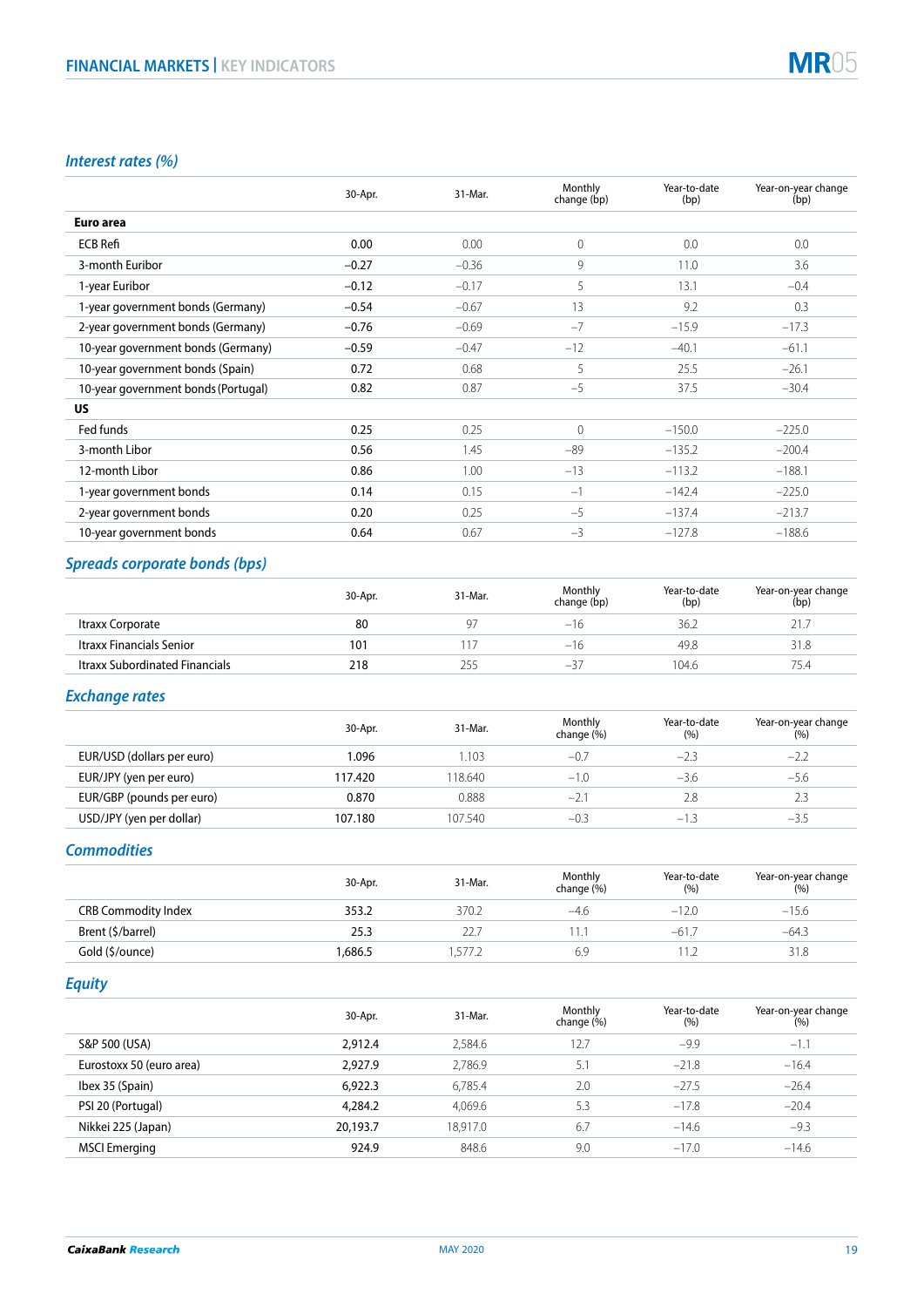# **MR05**

# **UNITED STATES**

|                                                 | 2017   | 2018   | Q2 2019 | 03 2019 | Q4 2019 | Q1 2020  | 01/20                    | 02/20  | 03/20                    |
|-------------------------------------------------|--------|--------|---------|---------|---------|----------|--------------------------|--------|--------------------------|
| <b>Activity</b>                                 |        |        |         |         |         |          |                          |        |                          |
| <b>Real GDP</b>                                 | 2.4    | 2.9    | 2.3     | 2.1     | 2.3     | 0.3      | $\overline{\phantom{0}}$ |        | $\overline{\phantom{m}}$ |
| Retail sales (excluding cars and petrol)        | 4.5    | 4.7    | 3.8     | 4.3     | 4.0     | 3.0      | 3.9                      | 4.5    | 0.6                      |
| Consumer confidence (value)                     | 120.5  | 130.1  | 128.3   | 132.1   | 127.0   | 127.3    | 130.4                    | 132.6  | 118.8                    |
| Industrial production                           | 2.3    | 3.9    | 1.2     | 0.2     | $-0.7$  | $-2.1$   | $-0.9$                   | 0.0    | $-5.5$                   |
| Manufacturing activity index (ISM) (value)      | 57.4   | 58.9   | 52.4    | 49.4    | 48.1    | 50.0     | 50.9                     | 50.1   | 49.1                     |
| Housing starts (thousands)                      | 1,209  | 1,250  | 1,256   | 1,282   | 1,441   | 1,466    | 1,619                    | 1,564  | 1,216                    |
| Case-Shiller home price index (value)           | 200    | 211    | 216     | 216     | 219     | $\cdots$ | 221                      | 222    | $\cdots$                 |
| Unemployment rate (% lab. force)                | 4.3    | 3.9    | 3.6     | 3.6     | 3.5     | 3.8      | 3.6                      | 3.5    | 4.4                      |
| Employment-population ratio (% pop. > 16 years) | 60.1   | 60.4   | 60.6    | 60.9    | 61.0    | 60.8     | 61.2                     | 61.1   | 60.0                     |
| Trade balance <sup>1</sup> (% GDP)              | $-2.8$ | $-2.4$ | $-3.1$  | $-3.1$  | $-2.9$  | $\cdots$ | $-2.8$                   | $-2.8$ | $\cdots$                 |
| <b>Prices</b>                                   |        |        |         |         |         |          |                          |        |                          |
| Headline inflation                              | 2.1    | 2.4    | 1.8     | 1.8     | 2.0     | 2.1      | 2.5                      | 2.3    | 1.5                      |
| Core inflation                                  | 1.8    | 2.1    | 2.1     | 2.3     | 2.3     | 2.2      | 2.3                      | 2.4    | 2.1                      |

# **JAPAN**

|                                          | 2017 | 2018   | 02 2019 | 03 2019 | 04 2019 | 01 2020  | 01/20                    | 02/20  | 03/20             |
|------------------------------------------|------|--------|---------|---------|---------|----------|--------------------------|--------|-------------------|
| <b>Activity</b>                          |      |        |         |         |         |          |                          |        |                   |
| <b>Real GDP</b>                          | 2.2  | 0.3    | 0.9     | 1.7     | $-0.7$  | $\cdots$ | $\overline{\phantom{a}}$ |        | $\hspace{0.05cm}$ |
| Consumer confidence (value)              | 43.8 | 43.6   | 39.4    | 37.1    | 38.1    | 36.0     | 38.8                     | 38.3   | 30.9              |
| Industrial production                    | 2.9  | 1.0    | $-1.5$  | $-1.9$  | $-6.7$  | $\cdots$ | $-2.4$                   | $-3.7$ | $\cdots$          |
| Business activity index (Tankan) (value) | 19.0 | 20.8   | 7.0     | 5.0     | 0.0     | $-8.0$   | $\overline{\phantom{a}}$ |        | $\hspace{0.05cm}$ |
| Unemployment rate (% lab. force)         | 2.8  | 2.4    | 2.4     | 2.3     | 2.3     | 2.4      | 2.4                      | 2.4    | 2.5               |
| Trade balance <sup>1</sup> (% GDP)       | 0.5  | $-0.1$ | $-0.5$  | $-0.4$  | $-0.3$  | $-0.3$   | $-0.4$                   | $-0.2$ | $-0.3$            |
| <b>Prices</b>                            |      |        |         |         |         |          |                          |        |                   |
| Headline inflation                       | 0.5  | 1.0    | 0.8     | 0.3     | 0.5     | 0.5      | 0.7                      | 0.5    | 0.4               |
| Core inflation                           | 0.1  | 0.3    | 0.6     | 0.6     | 0.7     | 0.7      | 0.8                      | 0.6    | 0.6               |

# **CHINA**

|                                     | 2017 | 2018 | Q2 2019 | 03 2019 | Q4 2019 | 01 2020 | 01/20                    | 02/20                    | 03/20                    |
|-------------------------------------|------|------|---------|---------|---------|---------|--------------------------|--------------------------|--------------------------|
| <b>Activity</b>                     |      |      |         |         |         |         |                          |                          |                          |
| <b>Real GDP</b>                     | 6.9  | 6.7  | 6.2     | 6.0     | 6.0     | $-6.8$  | $\overline{\phantom{0}}$ | $\overline{\phantom{m}}$ | $\overline{\phantom{m}}$ |
| <b>Retail sales</b>                 | 10.3 | 9.0  | 8.5     | 7.6     | 7.7     | $-18.2$ | $-20.5$                  | $-20.5$                  | $-15.8$                  |
| Industrial production               | 6.6  | 6.2  | 5.6     | 5.0     | 5.9     | $-7.3$  | $-13.5$                  | $-13.5$                  | $-1.1$                   |
| PMI manufacturing (value)           | 51.6 | 50.9 | 49.6    | 49.7    | 49.9    | 45.9    | 50.0                     | 35.7                     | 52.0                     |
| <b>Foreign sector</b>               |      |      |         |         |         |         |                          |                          |                          |
| Trade balance <sup>1,2</sup>        | 420  | 352  | 395     | 428     | 424     | 361     | 381                      | 374                      | 361                      |
| Exports                             | 7.9  | 9.9  | $-1.0$  | $-0.4$  | 1.8     | $-13.4$ | $-33.3$                  | 7.9                      | $-6.6$                   |
| Imports                             | 16.3 | 15.8 | $-3.8$  | $-6.3$  | 3.0     | $-2.9$  | $-16.4$                  | 13.5                     | $-0.9$                   |
| <b>Prices</b>                       |      |      |         |         |         |         |                          |                          |                          |
| Headline inflation                  | 1.6  | 2.1  | 2.6     | 2.9     | 4.3     | 5.0     | 5.4                      | 5.2                      | 4.3                      |
| Official interest rate <sup>3</sup> | 4.4  | 4.4  | 4.4     | 4.4     | 4.4     | 4.4     | 4.4                      | 4.4                      | 4.4                      |
| Renminbi per dollar                 | 6.8  | 6.6  | 6.8     | 7.0     | 7.0     | 7.0     | 6.9                      | 7.0                      | 7.0                      |

*Notes: 1. Cumulative figure over last 12 months. 2. Billion dollars. 3. End of period.*

Source: CaixaBank Research, based on data from the Department of Economic Analysis, Bureau of Labor Statistics, Federal Reserve, Standard & Poor's, ISM, National Bureau of Statistics of Japan, Bank of *Japan, National Bureau of Statistics of China and Thomson Reuters Datastream.*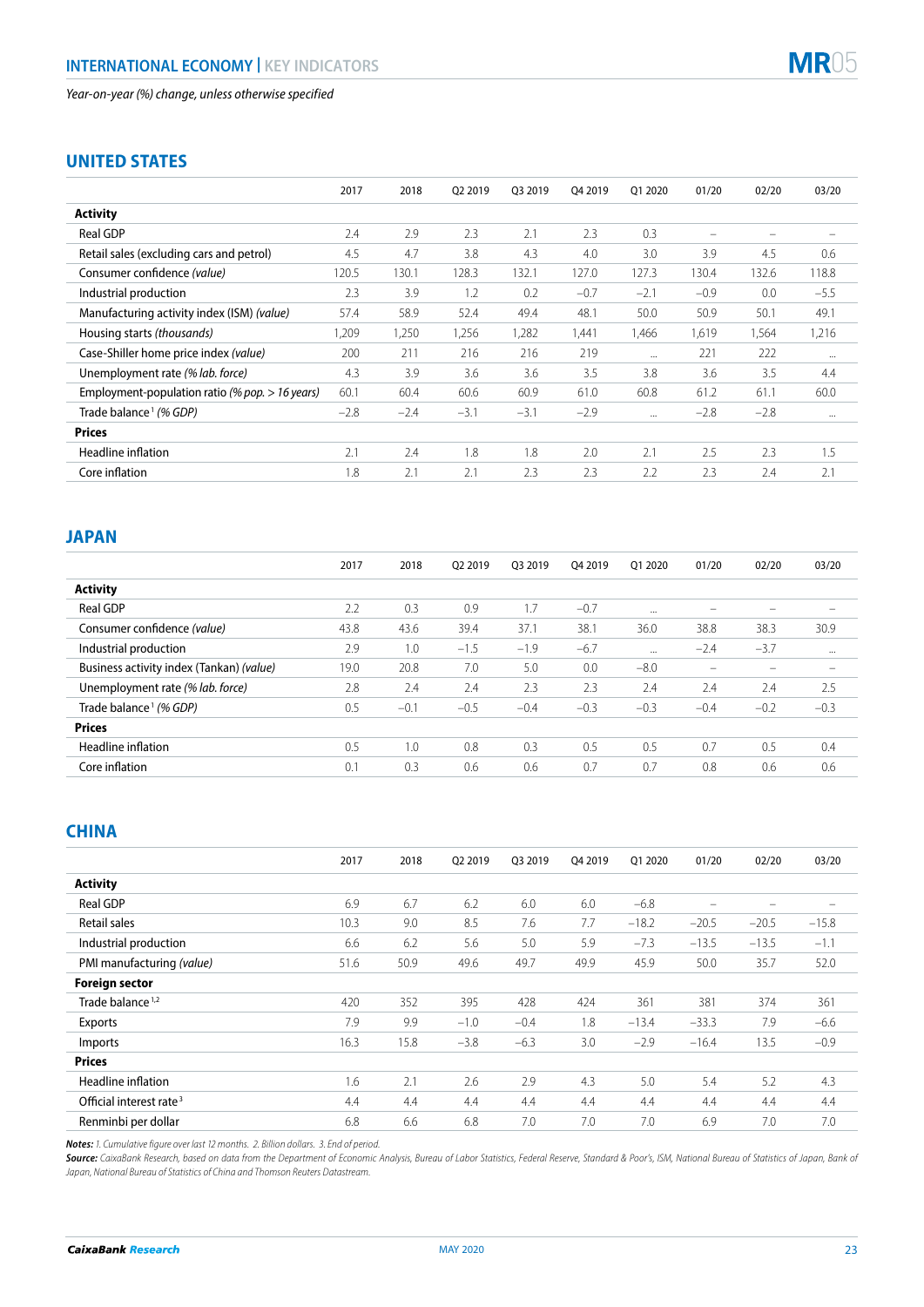## **EURO AREA**

#### *Activity and employment indicators*

*Values, unless otherwise specified*

| 2.5<br>2.1<br>1.8<br>2.2<br>Retail sales (year-on-year change)<br>2.7<br>3.0<br>1.6<br><br>$\cdots$<br>Industrial production (year-on-year change)<br>2.9<br>$-2.8$<br>1.0<br>$-2.1$<br>$-1.8$<br>$-3.9$<br>$-1.4$<br>$\cdots$<br>$\cdots$<br>Consumer confidence<br>$-7.0$<br>$-6.8$<br>$-7.6$<br>$-8.8$<br>$-4.9$<br>$-6.6$<br>$-11.6$<br>$-5.4$<br>$-8.1$<br>Economic sentiment<br>110.4<br>111.5<br>103.8<br>102.0<br>100.6<br>100.1<br>102.6<br>103.4<br>94.2<br>47.7<br>47.2<br><b>Manufacturing PMI</b><br>57.4<br>46.4<br>47.9<br>49.2<br>44.5<br>55.0<br>46.4<br>Services PMI<br>26.4<br>55.6<br>54.5<br>53.1<br>52.8<br>52.3<br>43.8<br>52.5<br>52.6<br>Labour market<br>1.5<br>1.0<br>Employment (people) (year-on-year change)<br>1.6<br>1.2<br>1.0<br>$\overline{\phantom{0}}$<br><b>Unemployment rate (% labour force)</b><br>9.1<br>8.2<br>7.5<br>7.5<br>7.6<br>7.4<br>7.4<br>7.3<br>7.4<br>3.2<br>Germany (% labour force)<br>3.8<br>3.1<br>3.1<br>3.2<br>3.2<br>3.4<br>$\cdots$<br>France (% labour force)<br>9.1<br>9.4<br>8.5<br>8.5<br>8.4<br>8.2<br>8.1<br>$\cdots$ |
|------------------------------------------------------------------------------------------------------------------------------------------------------------------------------------------------------------------------------------------------------------------------------------------------------------------------------------------------------------------------------------------------------------------------------------------------------------------------------------------------------------------------------------------------------------------------------------------------------------------------------------------------------------------------------------------------------------------------------------------------------------------------------------------------------------------------------------------------------------------------------------------------------------------------------------------------------------------------------------------------------------------------------------------------------------------------------------------|
|                                                                                                                                                                                                                                                                                                                                                                                                                                                                                                                                                                                                                                                                                                                                                                                                                                                                                                                                                                                                                                                                                          |
|                                                                                                                                                                                                                                                                                                                                                                                                                                                                                                                                                                                                                                                                                                                                                                                                                                                                                                                                                                                                                                                                                          |
|                                                                                                                                                                                                                                                                                                                                                                                                                                                                                                                                                                                                                                                                                                                                                                                                                                                                                                                                                                                                                                                                                          |
|                                                                                                                                                                                                                                                                                                                                                                                                                                                                                                                                                                                                                                                                                                                                                                                                                                                                                                                                                                                                                                                                                          |
|                                                                                                                                                                                                                                                                                                                                                                                                                                                                                                                                                                                                                                                                                                                                                                                                                                                                                                                                                                                                                                                                                          |
|                                                                                                                                                                                                                                                                                                                                                                                                                                                                                                                                                                                                                                                                                                                                                                                                                                                                                                                                                                                                                                                                                          |
|                                                                                                                                                                                                                                                                                                                                                                                                                                                                                                                                                                                                                                                                                                                                                                                                                                                                                                                                                                                                                                                                                          |
|                                                                                                                                                                                                                                                                                                                                                                                                                                                                                                                                                                                                                                                                                                                                                                                                                                                                                                                                                                                                                                                                                          |
|                                                                                                                                                                                                                                                                                                                                                                                                                                                                                                                                                                                                                                                                                                                                                                                                                                                                                                                                                                                                                                                                                          |
|                                                                                                                                                                                                                                                                                                                                                                                                                                                                                                                                                                                                                                                                                                                                                                                                                                                                                                                                                                                                                                                                                          |
|                                                                                                                                                                                                                                                                                                                                                                                                                                                                                                                                                                                                                                                                                                                                                                                                                                                                                                                                                                                                                                                                                          |
| 9.8<br>Italy (% labour force)<br>9.8<br>9.8<br>9.7<br>11.3<br>10.0<br>10.6<br>$\cdots$                                                                                                                                                                                                                                                                                                                                                                                                                                                                                                                                                                                                                                                                                                                                                                                                                                                                                                                                                                                                   |
| Real GDP (year-on-year change)<br>2.7<br>1.9<br>1.0<br>$-3.3$<br>1.2<br>1.4<br>$\overline{\phantom{0}}$                                                                                                                                                                                                                                                                                                                                                                                                                                                                                                                                                                                                                                                                                                                                                                                                                                                                                                                                                                                  |
| 0.5<br>2.8<br>1.6<br>0.3<br>0.6<br>Germany (year-on-year change)<br>$\overline{\phantom{0}}$<br>                                                                                                                                                                                                                                                                                                                                                                                                                                                                                                                                                                                                                                                                                                                                                                                                                                                                                                                                                                                         |
| 2.4<br>1.7<br>0.9<br>France (year-on-year change)<br>1.5<br>1.5<br>$-5.8$<br>$\overline{\phantom{0}}$                                                                                                                                                                                                                                                                                                                                                                                                                                                                                                                                                                                                                                                                                                                                                                                                                                                                                                                                                                                    |
| Italy (year-on-year change)<br>1.8<br>0.7<br>0.2<br>0.5<br>0.0<br>$-4.7$                                                                                                                                                                                                                                                                                                                                                                                                                                                                                                                                                                                                                                                                                                                                                                                                                                                                                                                                                                                                                 |

#### *Prices*

*Year-on-year change (%), unless otherwise specified*

|         | 2017 | 2018 | Q2 2019 | Q3 2019 | Q4 2019 | Q1 2020 | 01/20    | 02/20                    | 03/20       |
|---------|------|------|---------|---------|---------|---------|----------|--------------------------|-------------|
| General |      |      | 1.4     | I.U     | LO.     | .       | 4<br>. . | $\overline{\phantom{a}}$ | $U_{\cdot}$ |
| Core    | L.   |      | .       | 0.9     | $-$     | .       |          | $\cdot$                  | 1.0         |

#### *Foreign sector*

*Cumulative balance over the last 12 months as % of GDP of the last 4 quarters, unless otherwise specified*

|                                                      | 2017   | 2018   | 02 2019 | 03 2019 | Q4 2019  | 01 20 20 | 01/20    | 02/20    | 03/20    |
|------------------------------------------------------|--------|--------|---------|---------|----------|----------|----------|----------|----------|
| <b>Current balance</b>                               | 3.2    | 3.2    | 2.8     | 3.0     | 3.1      |          | 2.9      | 3.0      | $\cdots$ |
| Germany                                              | 8.1    |        |         | 7.5     |          |          | $\cdots$ | $\cdots$ | $\cdots$ |
| France                                               | $-0.7$ | $-0.6$ | $-0.7$  | $-0.8$  | $-0.8$   |          | $\cdots$ | $\cdots$ | $\cdots$ |
| Italy                                                |        | 2.6    |         |         | $\cdots$ |          | $\cdots$ | $\cdots$ | $\cdots$ |
| Nominal effective exchange rate <sup>1</sup> (value) | 96.5   | 98.9   | 97.3    | 97.7    | 96.9     |          | $\cdots$ | $\cdots$ |          |

## *Credit and deposits of non-financial sectors*

*Year-on-year change (%), unless otherwise specified*

|                                                                              | 2017   | 2018   | 02 2019 | 03 2019      | 04 2019  | 01 2020 | 01/20    | 02/20    | 03/20    |
|------------------------------------------------------------------------------|--------|--------|---------|--------------|----------|---------|----------|----------|----------|
| <b>Private sector financing</b>                                              |        |        |         |              |          |         |          |          |          |
| Credit to non-financial firms <sup>2</sup>                                   | 2.5    | 3.8    | 3.9     | 3.9          | $\cdots$ |         | $\cdots$ | $\cdots$ | $\cdots$ |
| Credit to households <sup>2,3</sup>                                          | 2.6    | 3.0    | 3.3     | 3.4          | $\cdots$ |         | $\cdots$ | $\cdots$ | $\cdots$ |
| Interest rate on loans to non-financial firms <sup>4</sup> (%)               | 1.3    | 1.2    | 1.1     | $\mathbf{L}$ | $\cdots$ |         | $\cdots$ | $\cdots$ | $\cdots$ |
| Interest rate on loans to households<br>for house purchases <sup>5</sup> (%) | 1.7    | 1.6    | 1.6     | 1.5          | $\cdots$ |         | $\cdots$ | $\cdots$ | $\cdots$ |
| <b>Deposits</b>                                                              |        |        |         |              |          |         |          |          |          |
| On demand deposits                                                           | 10.2   | 7.9    | 7.6     | 8.6          | $\cdots$ |         | $\cdots$ | $\cdots$ | $\cdots$ |
| Other short-term deposits                                                    | $-2.7$ | $-1.5$ | 0.4     | 0.7          | $\cdots$ |         | $\cdots$ | $\cdots$ | $\cdots$ |
| Marketable instruments                                                       | 1.6    | $-4.2$ | $-4.9$  | $-1.7$       | $\cdots$ |         | $\cdots$ | $\cdots$ | $\cdots$ |
| Interest rate on deposits up to 1 year<br>from households (%)                | 0.4    | 0.3    | 0.3     | 0.3          | $\cdots$ |         | $\cdots$ |          | $\cdots$ |

Notes: 1. Weighted by flow of foreign trade. Higher figures indicate the currency has appreciated. 2. Data adjusted for sales and securitization. 3. Including NPISH. 4. Loans of more than one million euros with a *floating rate and an initial rate fixation period of up to one year. 5. Loans with a floating rate and an initial rate fixation period of up to one year.*

*Source: CaixaBank Research, based on data from the Eurostat, European Central Bank, European Commission, national statistics institutes and Markit.*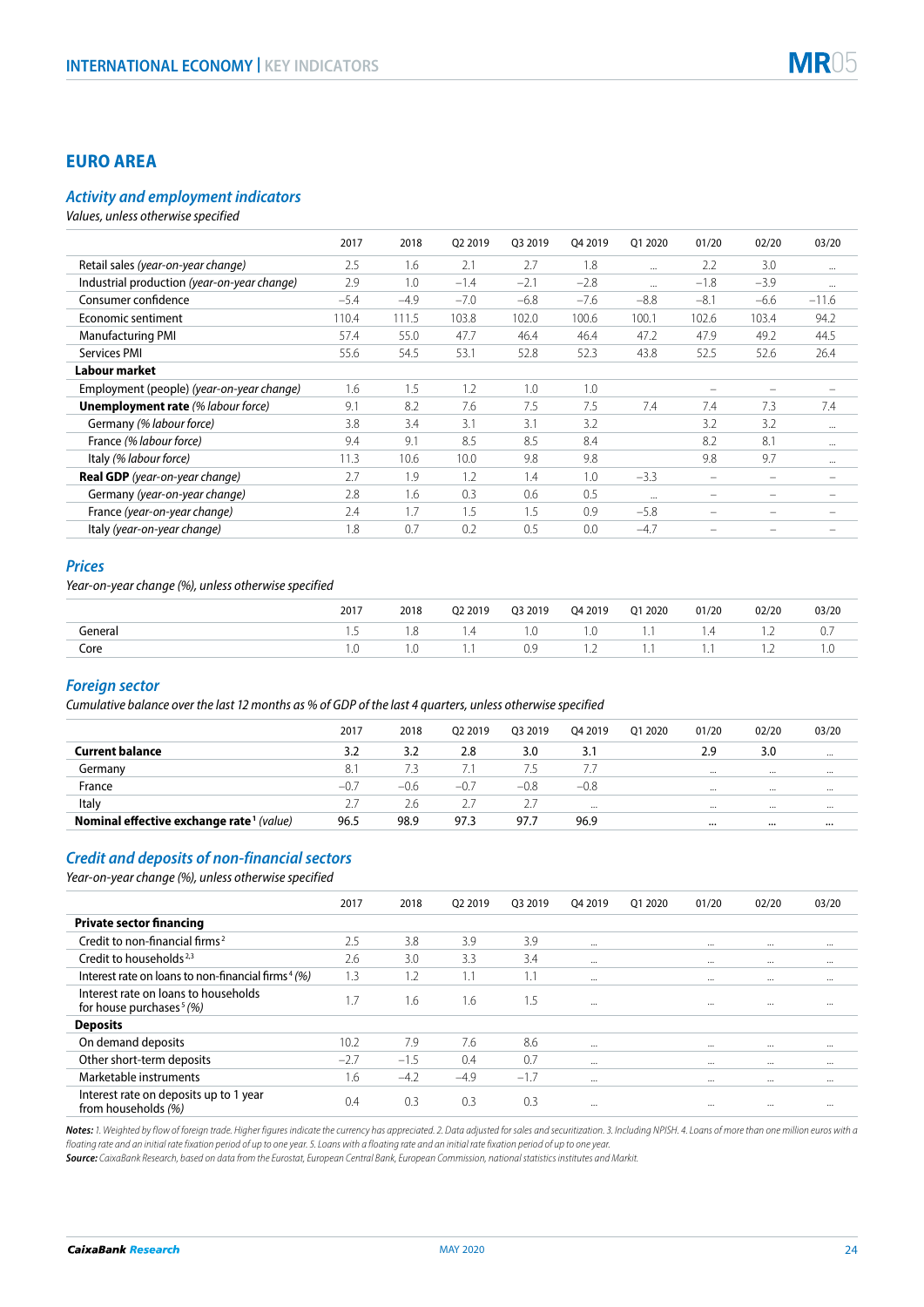

# *Activity and employment indicators*

*Year-on-year change (%), unless otherwise specified*

|                                                          | 2018   | 2019   | Q2 2019 | 03 2019 | 04 2019 | 01 2020  | 02/20                    | 03/20                    | 04/20                    |
|----------------------------------------------------------|--------|--------|---------|---------|---------|----------|--------------------------|--------------------------|--------------------------|
| <b>Industry</b>                                          |        |        |         |         |         |          |                          |                          |                          |
| Industrial production index                              | 0.3    | 0.7    | 1.4     | 0.9     | 0.5     | $\cdots$ | $-1.3$                   |                          | $\cdots$                 |
| Indicator of confidence in industry (value)              | $-0.1$ | $-3.9$ | $-4.6$  | $-2.0$  | $-5.2$  | $-5.4$   | $-4.0$                   | $-7.0$                   | $-30.7$                  |
| Manufacturing PMI (value)                                | 53.3   | 49.1   | 49.9    | 48.2    | 47.2    | 48.2     | 50.4                     | 45.7                     | $\cdots$                 |
| <b>Construction</b>                                      |        |        |         |         |         |          |                          |                          |                          |
| Building permits (cumulative over 12 months)             | 25.7   | 17.2   | 21.9    | 13.0    | 8.0     |          | 1.0                      | $\cdots$                 | $\cdots$                 |
| House sales (cumulative over 12 months)                  | 14.2   | 3.2    | 5.7     | 1.5     | $-2.6$  |          | $-3.9$                   | $\cdots$                 | $\cdots$                 |
| House prices                                             | 6.7    | 5.1    | 5.3     | 4.7     | 3.6     | $\cdots$ | $\overline{\phantom{a}}$ | $\overline{\phantom{0}}$ |                          |
| <b>Services</b>                                          |        |        |         |         |         |          |                          |                          |                          |
| Foreign tourists (cumulative over 12 months)             | 4.0    | 1.5    | 1.5     | 2.1     | 1.4     | 0.1      | 0.8                      | $-1.4$                   | $\cdots$                 |
| Services PMI (value)                                     | 54.8   | 53.9   | 53.2    | 53.5    | 53.6    | 42.5     | 52.1                     | 23.0                     | $\cdots$                 |
| <b>Consumption</b>                                       |        |        |         |         |         |          |                          |                          |                          |
| <b>Retail sales</b>                                      | 0.7    | 2.3    | 2.2     | 3.3     | 2.3     | $-3.5$   | 1.8                      | $-14.1$                  | $\cdots$                 |
| Car registrations                                        | 7.8    | $-3.6$ | $-4.4$  | $-7.9$  | 5.1     | $-27.6$  | $-6.0$                   | $-69.3$                  |                          |
| Consumer confidence index (value)                        | $-4.2$ | $-6.3$ | $-4.0$  | $-5.8$  | $-10.5$ | $-10.3$  | $-7.9$                   | $-11.6$                  | $-29.2$                  |
| Labour market                                            |        |        |         |         |         |          |                          |                          |                          |
| Employment <sup>1</sup>                                  | 2.7    | 2.3    | 2.4     | 1.8     | 2.1     | 1.1      |                          |                          |                          |
| Unemployment rate (% labour force)                       | 15.3   | 14.1   | 14.0    | 13.9    | 13.8    | 14.4     |                          | $\overline{\phantom{0}}$ | $\overline{\phantom{0}}$ |
| Registered as employed with Social Security <sup>2</sup> | 3.1    | 2.6    | 2.8     | 2.5     | 2.2     | 1.2      | 1.9                      | $-0.2$                   | $\cdots$                 |
| <b>GDP</b>                                               | 2.4    | 2.0    | 2.0     | 1.9     | 1.8     | $-4.1$   |                          | -                        | $\qquad \qquad -$        |

## *Prices*

*Year-on-year change (%), unless otherwise specified*

|         | 2018 | 2019 | 02 2019 | 03 2019 | 04 2019 | Q1 2020 | 02/20 | 03/20 | 04/20        |
|---------|------|------|---------|---------|---------|---------|-------|-------|--------------|
| General | .    |      | 0.9     | 0.3     | v.-     | U.6     | υ.,   | U.U   | $-U_{\cdot}$ |
| Core    | U.Y  |      | 0.8     | 0.9     | . . ٧   | .       | .     |       | $\cdots$     |

## *Foreign sector*

*Cumulative balance over the last 12 months in billions of euros, unless otherwise specified*

|                                                          | 2018   | 2019    | 02 2019 | 03 2019 | 04 2019 | 01 2020  | 02/20  | 03/20 | 04/20    |
|----------------------------------------------------------|--------|---------|---------|---------|---------|----------|--------|-------|----------|
| Trade of goods                                           |        |         |         |         |         |          |        |       |          |
| Exports (year-on-year change, cumulative over 12 months) | 2.9    | 1.8     | 2.3     | 1.7     | 1.8     | $\cdots$ | 2.3    |       | $\cdots$ |
| Imports (year-on-year change, cumulative over 12 months) | 5.6    | 1.0     | 3.9     | 3.0     | 1.0     | $\cdots$ | 0.7    |       | $\cdots$ |
| <b>Current balance</b>                                   | 23.3   | 24.9    | 21.4    | 22.2    | 24.9    |          | 27.6   |       |          |
| Goods and services                                       | 32.6   | 35.2    | 32.1    | 32.5    | 35.2    | $\cdots$ | 37.3   |       |          |
| Primary and secondary income                             | $-9.3$ | $-10.3$ | $-10.7$ | $-10.2$ | $-10.3$ | $\cdots$ | $-9.7$ |       | $\cdots$ |
| Net lending $(+)$ / borrowing $(-)$ capacity             | 29.1   | 29.0    | 27.6    | 28.0    | 29.0    |          | 31.8   |       |          |

## *Credit and deposits in non-financial sectors* **<sup>3</sup>**

*Year-on-year change (%), unless otherwise specified*

|                                      | 2018    | 2019    | 02 2019 | 03 2019 | 04 2019 | 01 2020  | 02/20   | 03/20    | 04/20    |
|--------------------------------------|---------|---------|---------|---------|---------|----------|---------|----------|----------|
| <b>Deposits</b>                      |         |         |         |         |         |          |         |          |          |
| Household and company deposits       | 3.2     | 5.4     | 5.8     | 5.4     | 5.4     | 4.4      | 4.5     | 4.3      |          |
| Sight and savings                    | 10.9    | 10.7    | 10.9    | 10.3    | 10.3    | 8.9      | 9.1     | 8.9      |          |
| Term and notice                      | $-19.9$ | $-13.4$ | $-12.8$ | $-13.2$ | $-13.9$ | $-16.6$  | $-16.7$ | $-17.4$  |          |
| General government deposits          | 15.4    | 8.8     | 15.7    | 3.7     | $-2.1$  | $-29.4$  | $-5.2$  | $-78.6$  |          |
| <b>TOTAL</b>                         | 3.9     | 5.6     | 6.3     | 5.3     | 4.8     | 2.3      | 3.9     | $-0.8$   | $\cdots$ |
| <b>Outstanding balance of credit</b> |         |         |         |         |         |          |         |          |          |
| Private sector                       | $-2.4$  | $-1.5$  | $-1.1$  | $-1.1$  | $-1.5$  | $-1.1$   | $-1.4$  | $-0.6$   |          |
| Non-financial firms                  | $-5.5$  | $-3.4$  | $-3.0$  | $-2.3$  | $-3.0$  | $-1.8$   | $-3.0$  | $-0.3$   |          |
| Households - housing                 | $-1.1$  | $-1.3$  | $-1.3$  | $-1.6$  | $-1.5$  | $-1.7$   | $-1.5$  | $-2.0$   |          |
| Households - other purposes          | 2.8     | 3.2     | 4.4     | 3.4     | 2.2     | 2.7      | 2.9     | 2.3      |          |
| General government                   | $-10.6$ | $-6.0$  | $-7.2$  | $-5.4$  | $-1.2$  | 1.8      | 0.1     | 1.6      |          |
| <b>TOTAL</b>                         | $-2.9$  | $-1.7$  | $-1.5$  | $-1.4$  | $-1.5$  | $-0.9$   | $-1.3$  | $-0.5$   | $\cdots$ |
| NPL ratio $(%)4$                     | 5.8     | 4.8     | 5.4     | 5.1     | 4.8     | $\cdots$ | 4.8     | $\cdots$ | $\cdots$ |

*Notes: 1. Estimate based on the Active Population Survey. 2. Average monthly figures. 3. Aggregate figures for the Spanish banking sector and residents in Spain. 4. Period-end figure. Source: CaixaBank Research, based on data from the Ministry of Economy, the Ministry of Public Works, the Ministry of Employment and Social Security, the National Statistics Institute, the State Employment Service, Markit, the European Commission, the Department of Customs and Special Taxes and the Bank of Spain.*